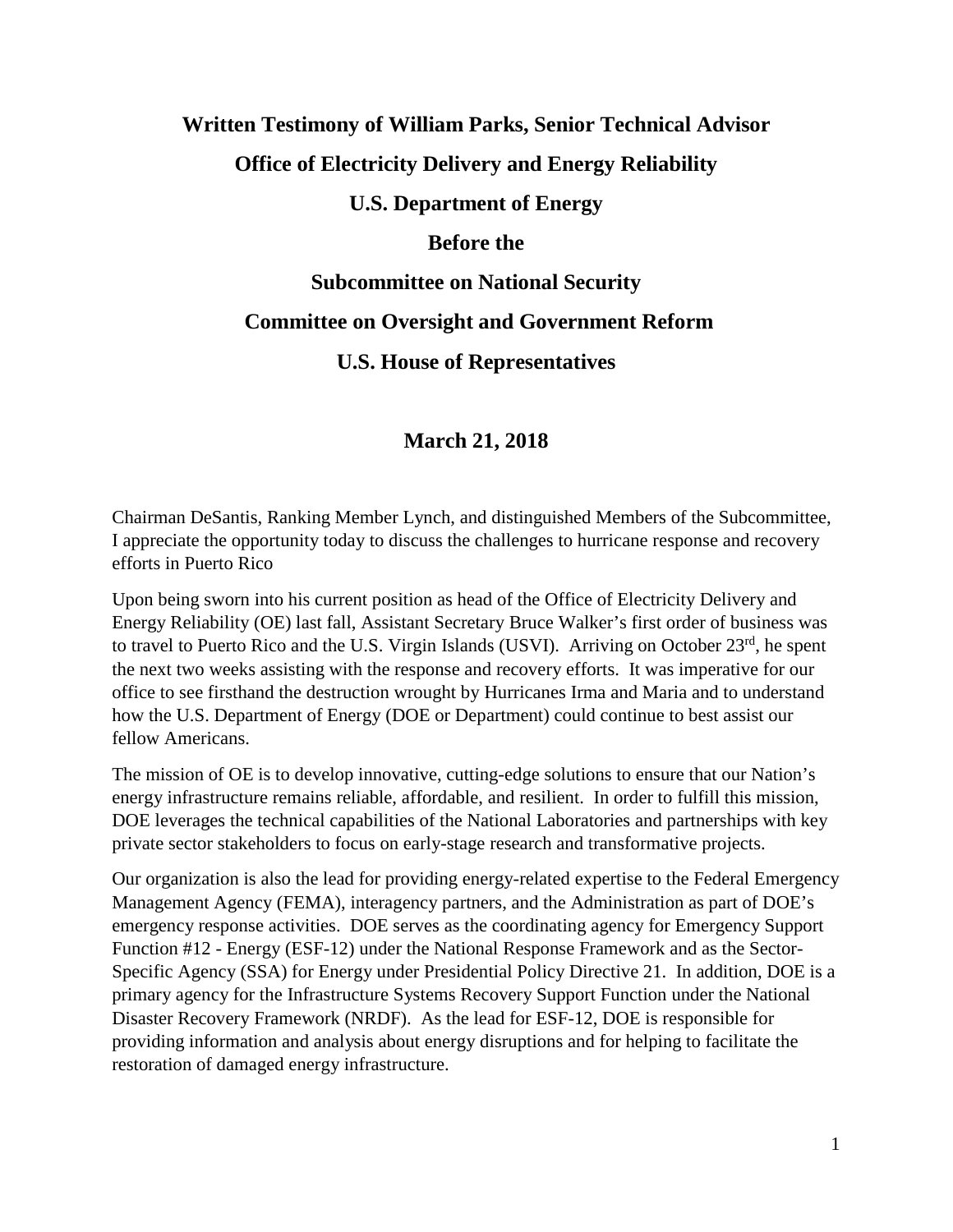#### **Hurricanes Irma and Maria Response**

In early September, Hurricane Irma, the second major hurricane to make landfall in the United States last year, swept through the Caribbean and into the southeast United States, causing billions of dollars in estimated damages, millions of customer power outages, and tragically, numerous fatalities.

Just two weeks later, before Puerto Rico and the U.S. Virgin Islands had recovered from Irma, Hurricane Maria made landfall in Puerto Rico as a dangerous Category 4 hurricane, bringing powerful winds and major flooding that rendered much of the Commonwealth's transmission and distribution infrastructure inoperable and left virtually all 1.5 million electricity customers on the island without power.

In Puerto Rico, restoration efforts continue, and as of March 19, 93% of customers have been restored and all 78 municipalities are at least partially energized.<sup>[1](#page-1-0)</sup> In the U.S. Virgin Islands, restoration efforts are nearing completion, with 99% of eligible customers restored and a "No Customer Left Behind" campaign underway to ensure restoration of all customers impacted by the storms.

The significant damage to the energy sector caused by these hurricanes in Puerto Rico and the USVI and the complicated nature of an island response created significant logistical challenges as well as a response and recovery timeline that is longer than a Continental United States (CONUS) event. In a CONUS event, the electricity sector has well established mechanisms to provide mutual assistance, as demonstrated during Hurricanes Harvey and Irma. This highlights the need for power system operators to carry out robust pre-event planning and coordination. The movement of crews and equipment to non-contiguous parts of the United States, in this case Puerto Rico and the USVI, is far more challenging. At the height of the response to these territories, 1,500 mainland mutual assistance crews and support personnel were deployed, along with 5,000 contractors under U.S. Army Corps of Engineers. Further, the near-total loss of power after Hurricanes Irma and Maria made communications on the island quite difficult.

In the wake of these catastrophic events, DOE has received \$17 million in mission assignments from FEMA to provide technical assistance for hurricane response and recovery (Irma: 6 mission assignments, \$2.3 million; Maria: 11 mission assignments, \$14.7 million). Additionally, DOE has received \$13 million in supplemental funding from Congress for response and recovery activities already conducted, as well as for funding project activities to assist Puerto Rico as they rebuild their energy infrastructure. This provides DOE the opportunity to help the Commonwealth incorporate increased resilience and reliability into the new Puerto Rico electric grid through the utilization of current OE programs and activities.

Over the course of the 2017 hurricane season, the Department provided personnel to support the National Response Coordination Center and several Regional Response Coordination Centers in support of FEMA response operations. This included bilingual public information personnel to

l

<span id="page-1-0"></span><sup>1</sup> http://status.pr/Home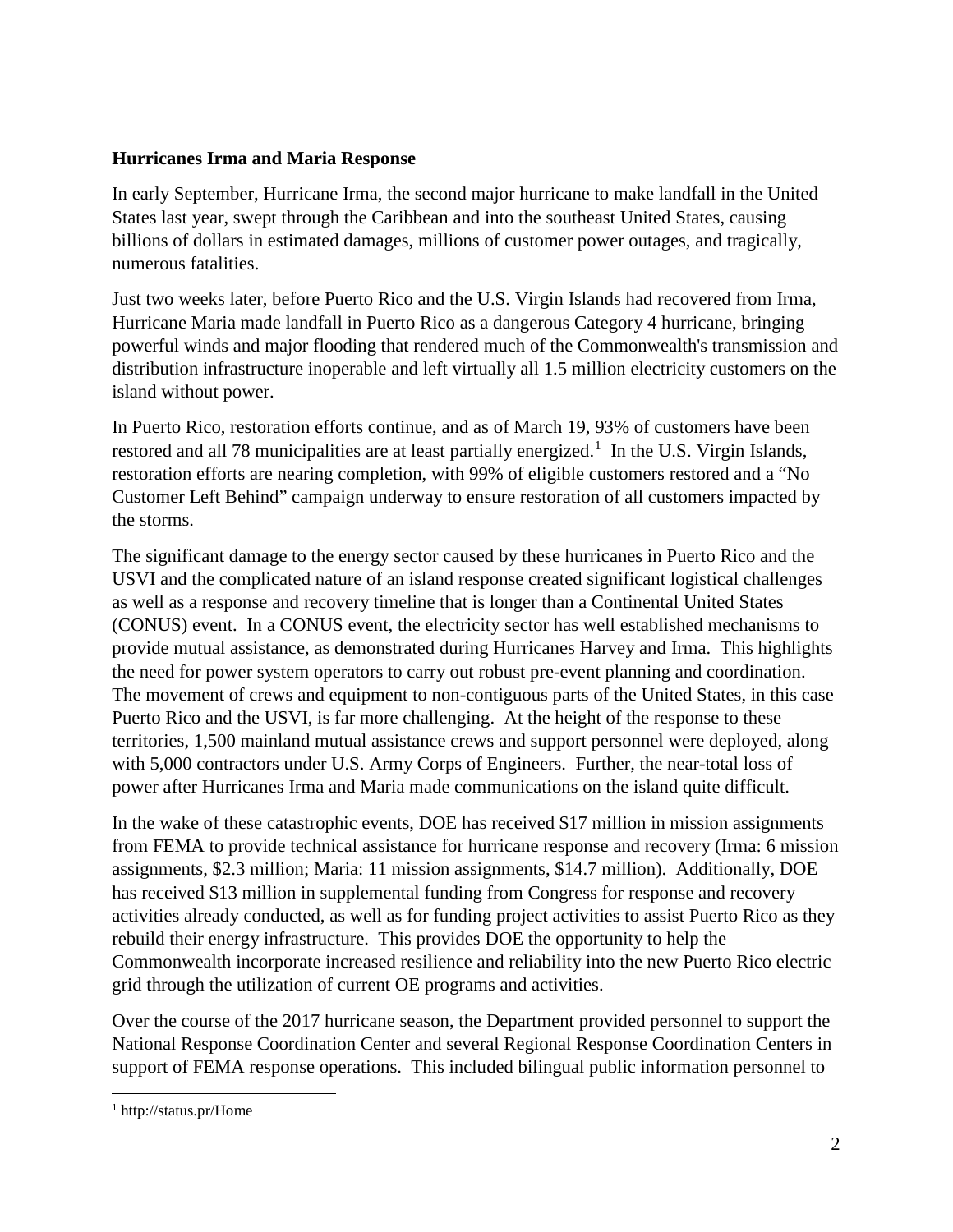provide life safety and life sustaining communications, subject matter experts as part of FEMA's Incident Management Assistance Teams, as well as technical advisors in electrical distribution, transmission, generation, energy efficiency, renewable energy, and related topics to advise the United States Army Corps of Engineers (USACE) on the assessment, planning, and reconstruction of the electrical grid in Puerto Rico.

During the response to Hurricane Maria, DOE has deployed 94 responders and recovery efforts in Puerto Rico are still underway. DOE continues to maintain close coordination with FEMA and ten subject matter experts from the Power Marketing Administrations remain deployed to provide technical support to USACE with restoration planning, cost estimates, validation, and quality assurance. DOE has also deployed a responder under the NDRF to support FEMA recovery activities and continues to coordinate with industry to facilitate additional mutual assistance.

ESF-12 responders deployed to both the USVI and Puerto Rico came from DOE sites across the country, including available personnel from both the Western Area Power Administration (WAPA) and the Bonneville Power Administration. In the U.S. Virgin Islands, DOE deployed ESF-12 responders to both St. Croix and St. Thomas to support FEMA, as well as 25 personnel and 10 line-trucks from WAPA, to provide mutual assistance through multiple DOE mission assignments from FEMA. The crews from WAPA were tasked with supporting the restoration of the transmission system on St. Thomas, which was completed in November 2017, and the ESF-12 responders on the USVI were demobilized in January 2018.

A team from the National Renewable Energy Laboratory was also deployed to the USVI to perform a power generation assessment under a FEMA mission assignment. DOE worked closely with the USVI and private sector partners to facilitate additional mutual assistance from industry.

Additionally, through DOE-funded projects, we are leveraging the expertise of our National Laboratories to develop potential long-term solutions to improve the resiliency of the Puerto Rican infrastructure. I want to assure the Subcommittee that DOE will continue to support the work needed to restore power to Puerto Rico. I'd also like to thank all of the utility crews and responders for their dedication and hard work in restoring power.

With every event, industry is the front line. The Department's activities as part of our SSA, ESF-12, and responsibilities include coordinating the response, exchange of information, waiver facilitation, and identification of unmet needs. Our goal is a safe, effective, and efficient response and recovery. Hurricanes and similar events have well established and exercised roles and responsibilities for electric sector coordination between industry and DOE.

It is also important to recognize industry's unwavering support of the American citizens in Puerto Rico and the USVI, in addition to their recovery efforts. Our coordination, with the Subsector Coordinating Councils–especially the Electric Subsector CEO coordination–has been very effective. Our work with state, local, and territorial governments, the Oil and Natural Gas Subsector Coordinating Council, the North American Electric Reliability Corporation, and the Electricity Information Sharing and Analysis Center has been critical to the response and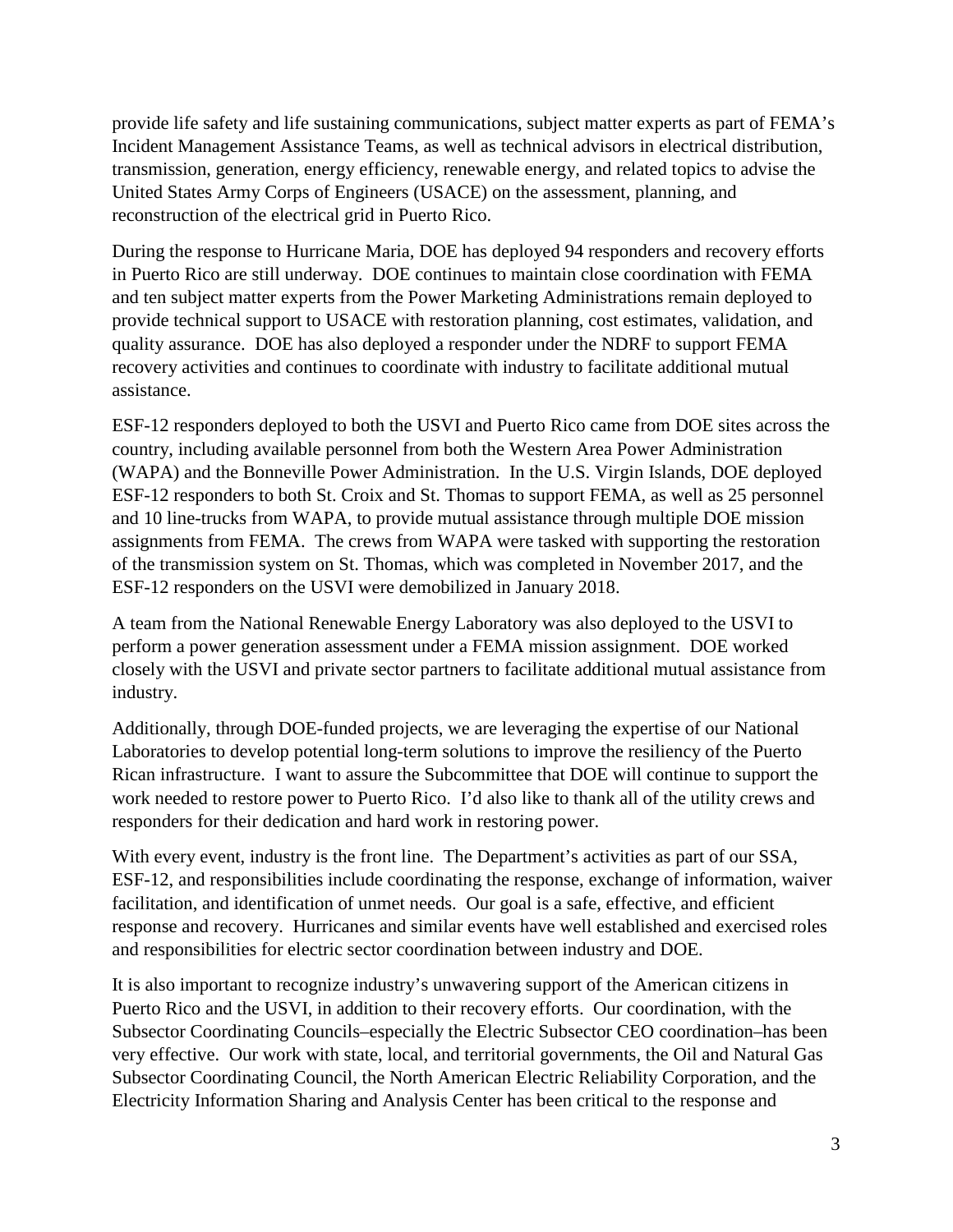recovery efforts. These partnerships have demonstrated success in coordination after Hurricane Harvey and Irma and with respect to Hurricane Maria, there were tough lessons that we are still learning from this response and recovery.

#### **Lessons Learned from 2017 Hurricane Season**

The hurricane season of 2017 serves to highlight the need for a continued and adaptive focus on energy system resilience. The recent severe weather events, changing resource mix, and dynamic nature of grid technologies—including changes on the demand side—are bringing grid resilience to a new, more prominent place in the national dialogue. Specifically, as we keep one eye on day-to-day reliability and resource adequacy, we must also do better to incorporate resilience into the discussion.

The Department is finalizing a 2017 response season after action report and preliminary findings indicate the presence of responders at utility operation centers and early engagement with utilities is critical, in addition to presence at the Federal and state emergency operations centers.

For oil and natural gas critical infrastructure, the biggest challenges are issues around anti-trust and information sharing, e.g., the Department utilized GasBuddy and other public tools for gasoline station status and refinery status information was obtained by the Energy Information Administration per the National Petroleum Council Report.

Specifically as relates to the USVI, direct support by the Power Marketing Administrations was important to response efforts. Island response efforts highlighted the challenges of movement of equipment and crews outside CONUS. Additionally, long term deployments stressed the Department's capability to support recovery efforts and the issue of dedicated staff versus volunteers should be revisited.

The Department continues to assist the territories as they work to rebuild their energy infrastructure. We are working to consolidate the various plans for rebuilding Puerto Rico's grid and providing input into one overarching, comprehensive plan, per the supplemental funding legislation. DOE will continue to provide advice and counsel to Puerto Rico as they work toward a more reliable and resilient grid. Such efforts have enormous long term benefits, as we have seen with other utilities in other jurisdictions.

#### **Resilience**

As part of a comprehensive effort to reduce the impact of severe weather events, utilities in three hurricane-prone regions invested hundreds of millions of dollars over the last several years to improve their systems, including advanced communicating technologies across their transmission, distribution, and customer systems to mitigate and recover from grid disturbances.

In Florida, while it's difficult to compare storms, during Hurricane Wilma in 2005, more than 11,000 Florida Power and Light poles fell or snapped, and 241 substations experienced major